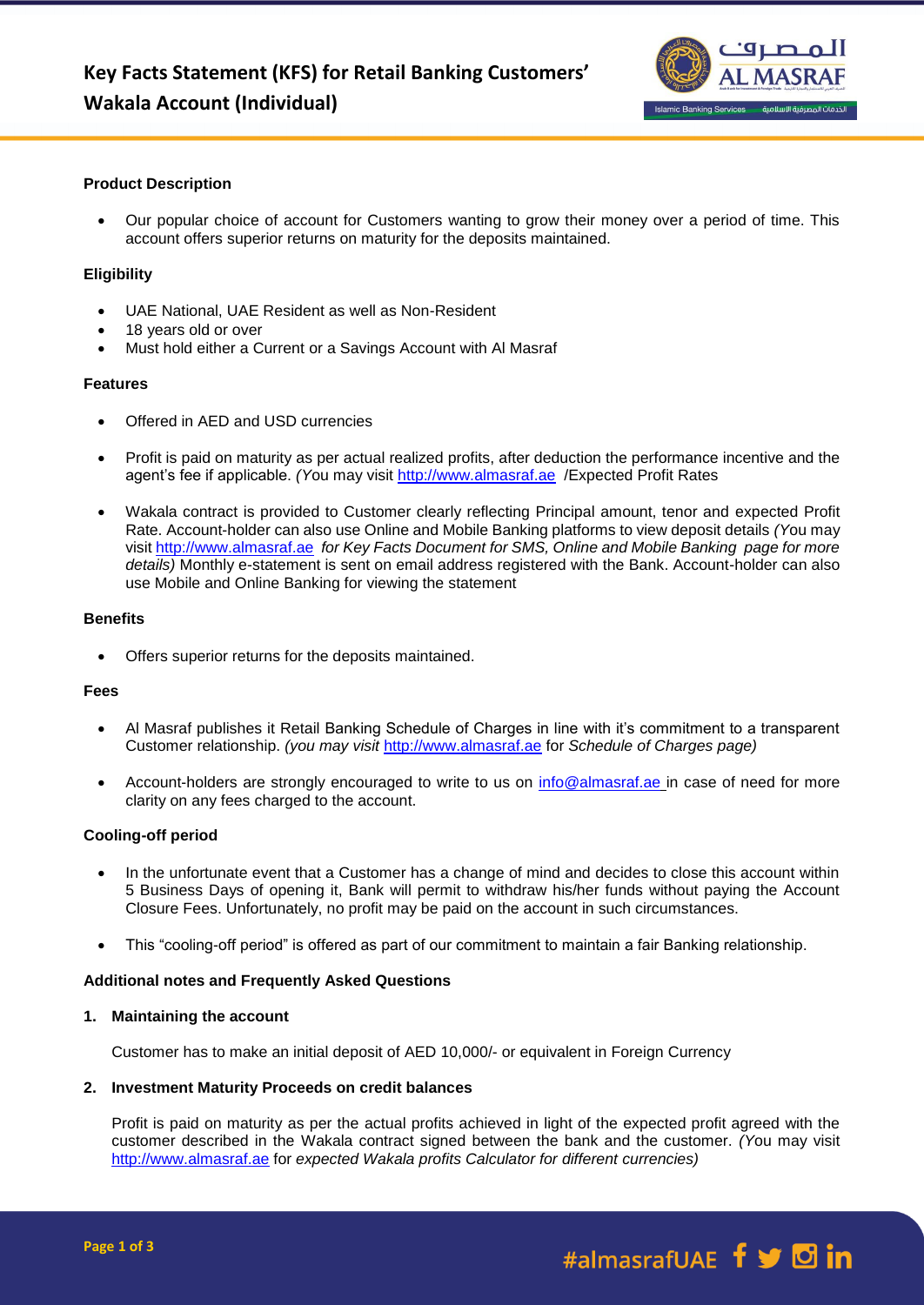# **Key Facts Statement (KFS) for Retail Banking Customers' Wakala Account (Individual)**



| <b>Principal</b><br>(AED) | <b>Tenor</b> | <b>Expected</b><br><b>Profit</b><br>Rate | <b>Profit</b><br><b>Payout</b><br>frequency | <b>Profit Amount for the month of</b><br><b>Jan 2022</b><br>(Principal* Profit Rate*Number<br>of days in a Month/360*100) | <b>Profit</b><br>payable<br>(AED) |
|---------------------------|--------------|------------------------------------------|---------------------------------------------|---------------------------------------------------------------------------------------------------------------------------|-----------------------------------|
| 1,000,000                 | Year         | 1%                                       | Monthly                                     | 1,000,000*1*31/36,000                                                                                                     | 861.11                            |

# **Warning: these figures are estimated and used for example only**

# **3. Transactions**

Customer has the choice to provide Bank with instructions on handling of Wakala up on maturity. In absence of specific instructions to credit the Wakala amount and profit to Customer's account, Bank will automatically renew the deposit for the same term at the same rate of expected profit as prevailing.

# **4. Account alerts**

Wakala transactions are routed through the Account-holder's Current or Savings accounts. As such, Account-holder is requested to provide Bank with an updated UAE registered mobile number in order to receive SMS text alerts for account transactions. *(Y*ou may visit [http://www.almasraf.ae](http://www.almasraf.ae/) *for Key Facts Document for SMS, Online and Mobile Banking page for more details)*

# **5. Account closure**

Wakala account is automatically closed on maturity unless it has been rolled-over.

Premature withdrawals of Wakala are permitted subject to prepayment penalties as laid out by CB UAE. *(Y*ou may visit [http://www.almasraf.ae](http://www.almasraf.ae/) *for Key Facts Document for SMS, Online and Mobile Banking page for more details)* (Click here to refer to Retail Banking Schedule of Charges for more details)

Customer can submit request to close this account using below channels.

- Branches
- Email communication received from account-holder's email address registered with us

# **6. KYC and Other information update**

Account-holders are responsible for informing the Bank about all material changes to their profile, contact as well as employment details. Such updates have to be supported with relevant documents such as Emirates ID, Passport(s), FATCA and CRS.

### **7. Wakala Contract**

Bank provides Customer with a Wakala Contract reflecting Account details, Principal amount and expected Profit Rate.

### **8. Further queries and/or clarifications**

Customer are requested to send an email to [Info@almasraf.ae](mailto:Info@almasraf.ae) for more clarity before signing to open this account. Customers should provide copy of E-ID / Passport and Visa page as well as UAE Mobile number to facilitate a timely response.

### **Declaration**

 Customer hereby agrees to the above conditions and declares to the below by signing the Key Fact Statement- KFS Customer acknowledges to have received and understood the Al Masraf – Islamic